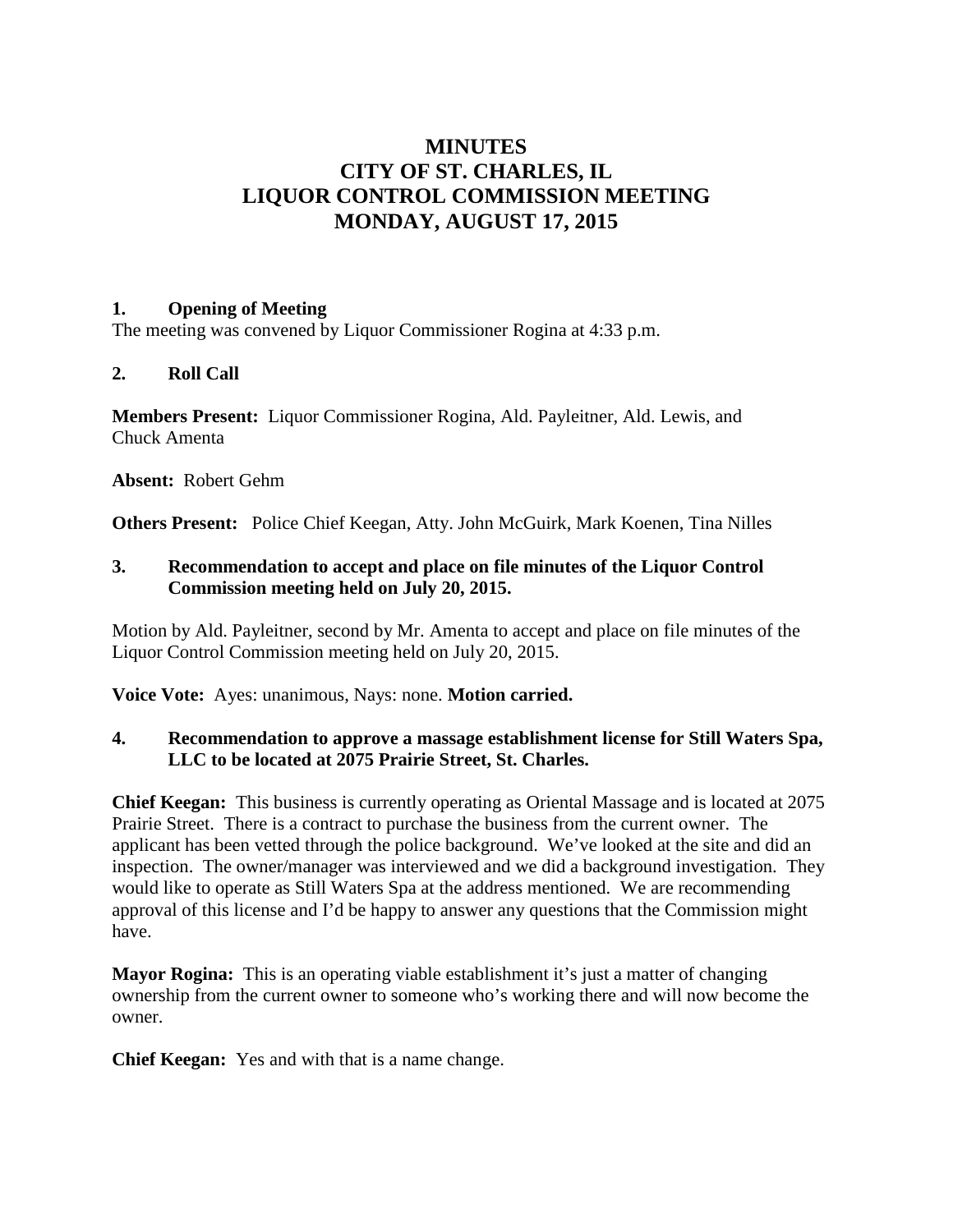Liquor Control Commission August 17, 2015  $2 | P \text{ a } \text{ g } e$ 

Motion by Ald. Payleitner, second by Mr. Amenta to approve a massage establishment license for Sill Waters Spa, LLC to be located at 2075 Prairie Street, St. Charles.

**Voice Vote:** Ayes: unanimous, Nays: none. **Motion carried.**

# **5. Recommendation to approve a class E-2 liquor license for Alley 64 Bar and Grill for August 29 and 30 for the Veterans Wishes/Jack Axe Event at Kane County Fairgrounds.**

**Mayor Rogina:** The reason we're on a fast track is because somehow the application didn't come forward in a timely manner. I think the difference to factor is that we have a local business and it's a veteran's event. I think the Commission would like to hear more about it.

**Chief Keegan:** This event takes place on Saturday, August 29 and Sunday, August 30 at the fairgrounds. They have applied for an E2 which is a temporary liquor license. The event itself will be contained at the fairgrounds. There will be a fenced in/roped off area for liquor consumption, beer only. Alley 64 has applied for the license on behalf of the sponsor. There will be some food service provided by Buona Beef and The River House Barbeque. Two officers have been retained by the sponsor and will be present as extra duty and will be reimbursed by the sponsor. The hours of the event are 5pm – 10pm. I would like to call Eric Klein to answer any questions the Commission might have.

**Eric Klein:** Eric Klein, 1122 Morton Street, Batavia, Illinois. The event has three different sections. It's an obstacle course and sporting event and most of the obstacles we're utilizing are from lumberjack, Scottish highland games or strongman competitions. That will be happening in the back part of the fairgrounds. Outside the fence will be a camp area. This is where we will have a 40"x 80" tent with beer and it will be sectioned off. We have sponsorships and will have things for the kids, such as, a bounce house, scavenger hunts and chainsaw sculpture. It's more for entertainment. We wanted to cultivate a family environment with this sporting event and festival. At night we have partnered with Excel Automotive to put on the concert which is a direct benefit for Operation Warrior Wishes. We have enough sponsors that the entire ticket price of \$25 per ticket is going to go directly to Operation Warrior Wishes. Right now 100% of their funds go directly through to the Vets. We're doing everything we can to support them.

**Ald. Payleitner:** That was my first question; is it a benefit? Thank you for clarifying. When I saw that it was being touted as a veteran's event last minute I wanted to make sure.

**Eric Klein:** I don't like that. I see other people do that, that's not our intent at all.

**Ald. Payleitner:** That's my second question. Chief, who dropped the ball on this?

**Eric Klein:** This is our first event. When I started down the path getting the alcohol squared away, I went and talked to Tina, she helped direct me. I think at first we weren't sure where we were going to be placed. It was special events. We came back and she said that we would need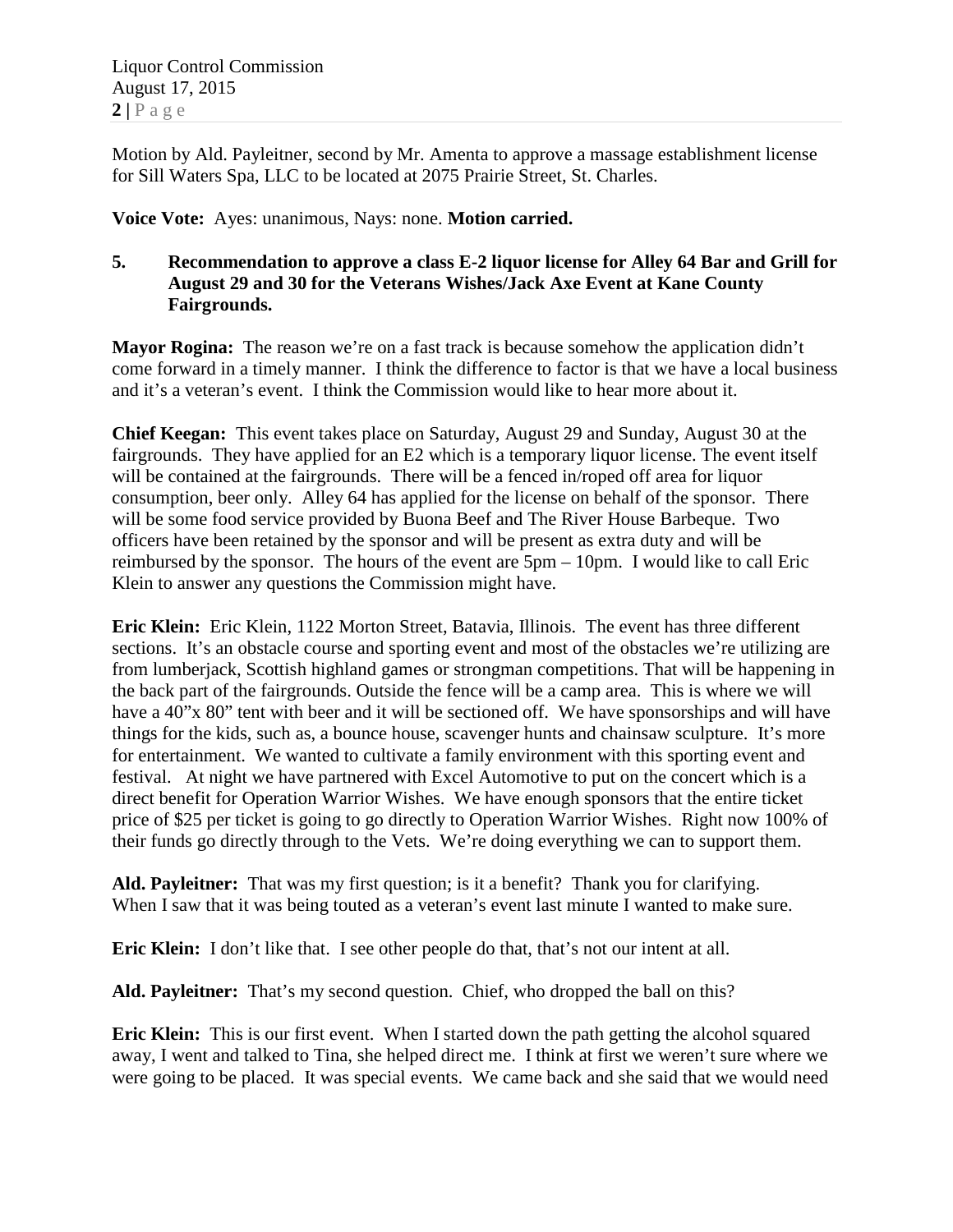to work with a local vendor to make this happen. I was already signed up with other distributors, I didn't know. It's really more my fault because I didn't know.

**Ald. Lewis:** Does and E2 license allow you to go to midnight?

**Chief Keegan:** I believe the petitioner and the paperwork identified that they would like to go from  $5pm - 10pm$ .

**Eric Klein:** It should be 12pm – 12am. It's a two-day event. Saturday was going to be 12pm – 12am, initially it was 12pm – 5pm, but we understand that the Kane County Fairgrounds allow until 12pm. Most of the event should be done by  $10 \text{pm} - 10:30 \text{pm}$ . We're also going to be there Sunday, but that's going to be 12pm – 5pm on Sunday.

**Ald. Lewis:** It's a class E2 license?

**Chief Keegan:** It's an E2, but part of our licensure requires that if there is liquor consumption on site there has to be police officers present. Whatever the Commission permits as far as hours of operation you have to have Officers assigned to the event to monitor what's going on. Once we make a decision as a City and Commission today it can't deviate.

**Eric Klein:** We would request 12pm – 12am on Saturday.

**Ald. Lewis:** If an E2 only goes to 11pm it will be to 11pm.

**Eric Klein:** We would request 12pm – 11pm on Saturday and 12pm - 5pm on Sunday.

**Ald. Payleitner:** It says on the Executive Summary that beer will be served 5pm – 10pm.

**Eric Klein:** Again, that's probably partially my fault. I put in 12pm – 10pm when we did the application. I didn't understand that we could go until 12pm. I'm not sure about that.

**Ald. Lewis:** There is one other thing in the ordinance; I apologize for not being able to find it, but there is something that says there will be no competitive type games with liquor licenses. I think you have a cash prize. I didn't know if this fell into that. I want to make sure it's not a problem.

**Chief Keegan:** I feel more comfortable with this event because the consumption is only going to take place in the tent. Any of the live entertainment, and the games, will take place outside of that area. Really the tent area, unless I'm not understanding this, is where the liquor consumption and food is going to take place.

**Ald. Lewis:** How is that different from some of the licenses we gave for the ultimate fighting when they would come?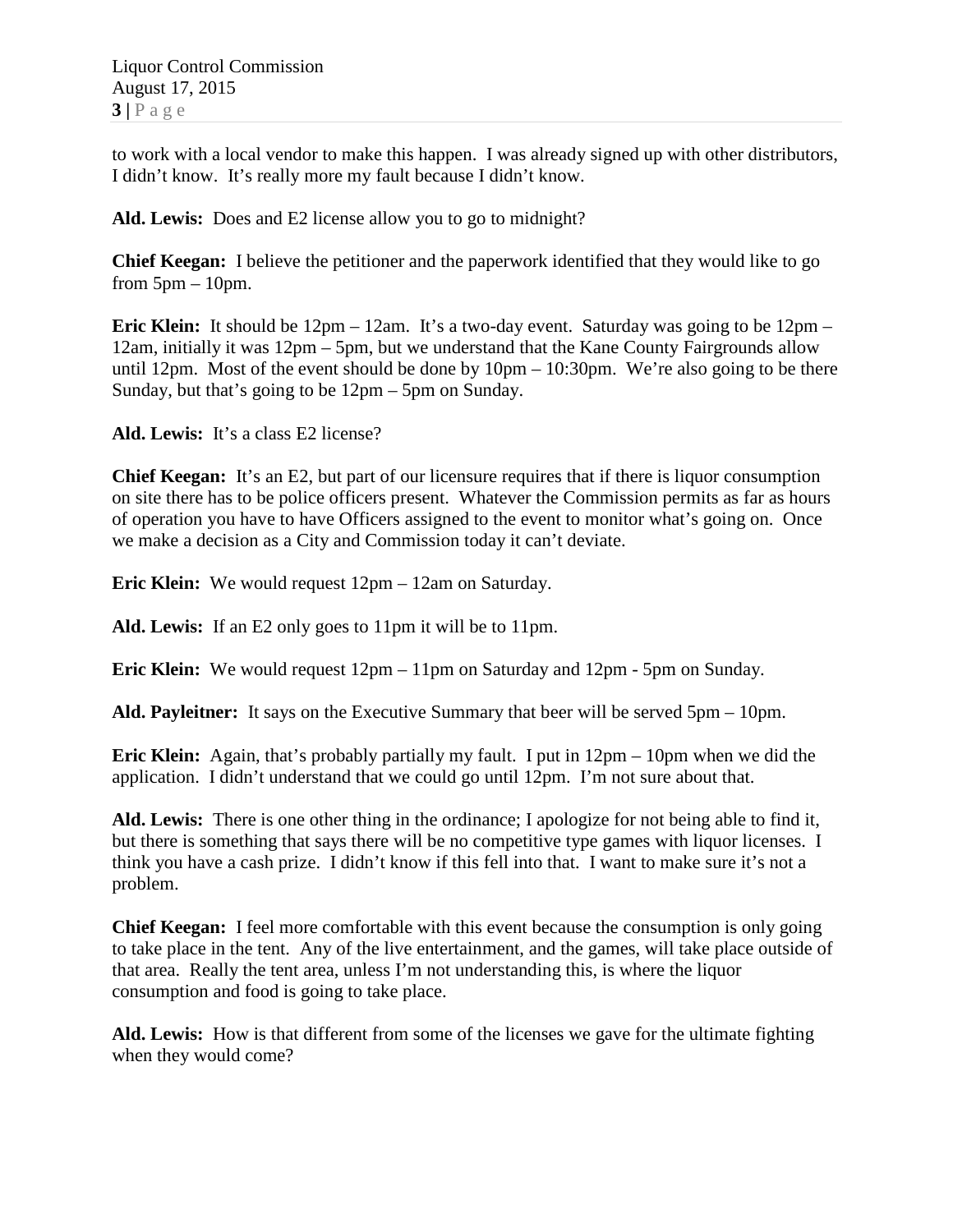**Chief Keegan:** I think something like that where you have spectators in and around the event consuming alcohol, but the Axe Games are going to be out in the Fairground.

**Eric Klein:** The waiver we have is they can't drink before they participate which is important because we're throwing axes. Safety is very big for us; in no way shape or form are they allowed to drink any alcohol. The way things are stacking up right now, the competition should be done before 12pm, after that is when the beer tent will open.

**Ald. Payleitner:** My understanding was that this was post competition.

**Eric Klein:** The only thing I can think of that would address that is in the afternoons, for some of the spectators, we were going to open some of the zones, isolated things, such as the caber toss.

**Ald. Lewis:** I do have concerns with people consuming beverages and throwing axes and things.

**Eric Klein**: We would have to say to them if you've been drinking then you can't participate.

**Ald. Lewis:** I don't know how you would monitor that.

**Eric Klein:** In the morning it wouldn't be an issue because the bracelets won't be issued until 12pm. They won't be drinking anyway and will be done before then.

**Mayor Rogina:** Take me through 12pm – 12am on Saturday and 12pm – 5pm on Sunday. What's going to happen? How long is the Jack Axe event going to take place on Saturday?

**Eric Klein:** We'll be open at 7:30am on Saturday for the games. People will be arriving in the morning to compete from 8am – 12pm.

**Mayor Rogina:** It starts early and opens at noon for alcohol consumption. Events are going on until when?

**Eric Klein:** Right. The events as far as the competition, Jack Axe, should be completed. Everybody that we have signed up will be through the course before 12pm. Really what we're looking at after 12pm is more of a festival. We have music starting in the grandstand at 3:30pm. We will have some entertainment in the festival area in between.

**Mayor Rogina:** When does the concert start?

**Eric Klein:** The concert starts at 3:30pm we have some preliminary artists. At 6pm we will have a Jack Axe finale. The top three people of the day will be competing in the grandstand area for the prize money. After that's done, which will be about forty-five minutes, the rest of the concert will go throughout the night until about 10pm.

**Mayor Rogina:** Is there two admissions or one admission?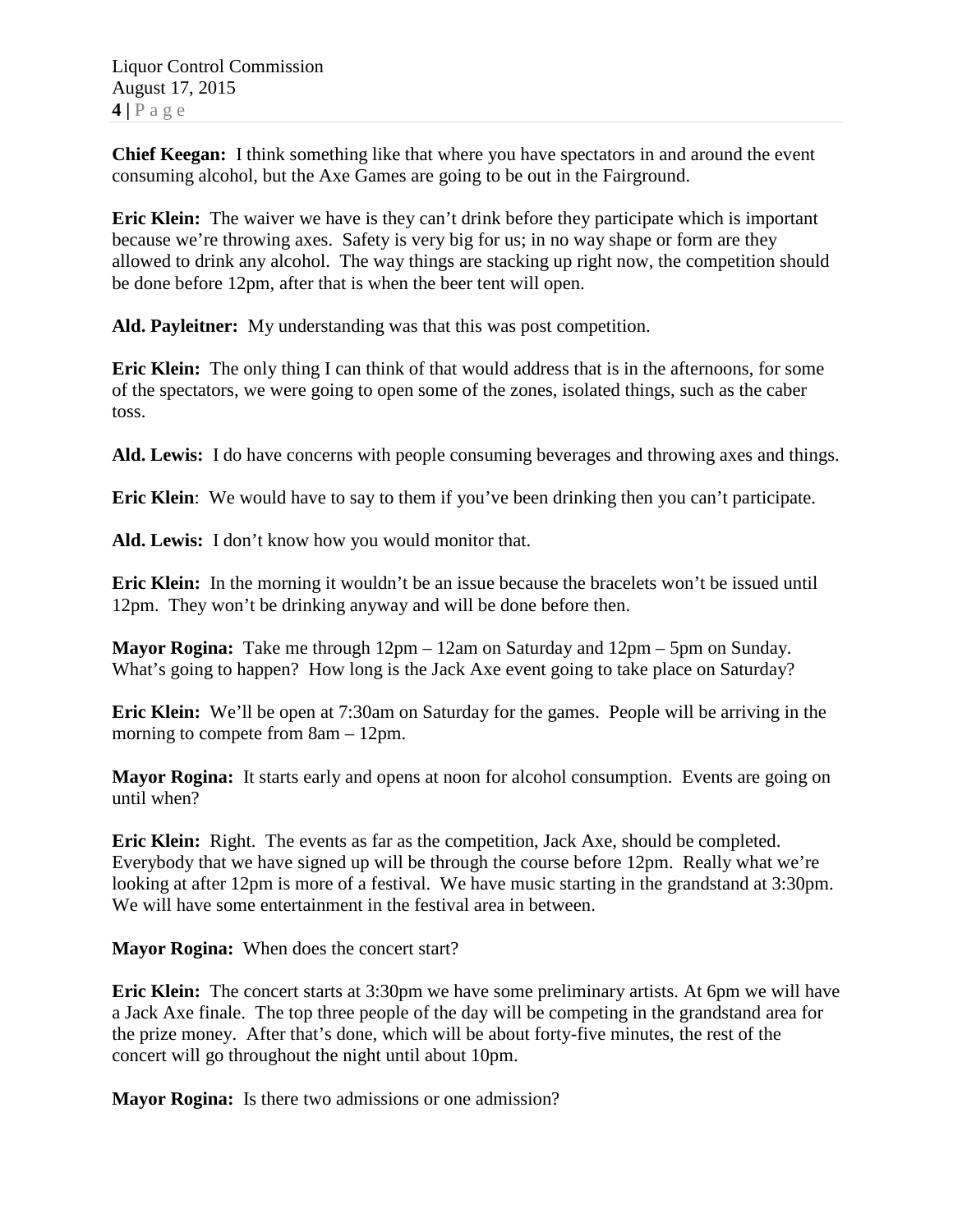**Eric Klein:** There are two.

**Mayor Rogina:** The concert is separate.

**Eric Klein:** Entirely. Operation Warrior is very protective about the amount of money that comes in to the Vets and how it's structured. We were very careful with them about that. Admission is \$20 a car to come into the festival. The concert is \$25 a ticket per person. That's the charity event.

**Mayor Rogina:** At the concert beer may be consumed.

**Eric Klein:** Correct.

**Ald. Payleitner:** Not at the concert.

**Eric Klein:** At the concert as well.

**Ald. Payleitner:** I thought beer was only in the tent.

**Eric Klein:** There is going to be two locations. We're going to have the tent behind and outside the fence, and a second inside the grandstand area. It will be right next to the stands as people enter.

**Ald. Payleitner:** Still enclosed though.

**Eric Klein:** Yes, it's enclosed.

**Mayor Rogina:** When they are in the grandstand watching the concert can they have a beer in their hand?

**Eric Klein:** Yes, in the grandstand area.

**Mayor Rogina:** So it's not going to be roped off.

**Eric Klein:** The way I look at it is the whole grandstand area; if we fence off the back and have one entrance.

**Ald. Payleitner:** Then you don't have anyone under 21 watching the concert.

**Eric Klein:** Let me back up a little bit. The camp which is outside the fence is really more the Jack Axe festival part of it. At 3:30pm people are going to start trickling into the grandstand area. Now we're inside the fence. We will have a secondary beer tent that will not be closed in. We thought because the whole grandstand area is fenced all around with a gate on the backside, where we will post security, the tent is where we will check ID's.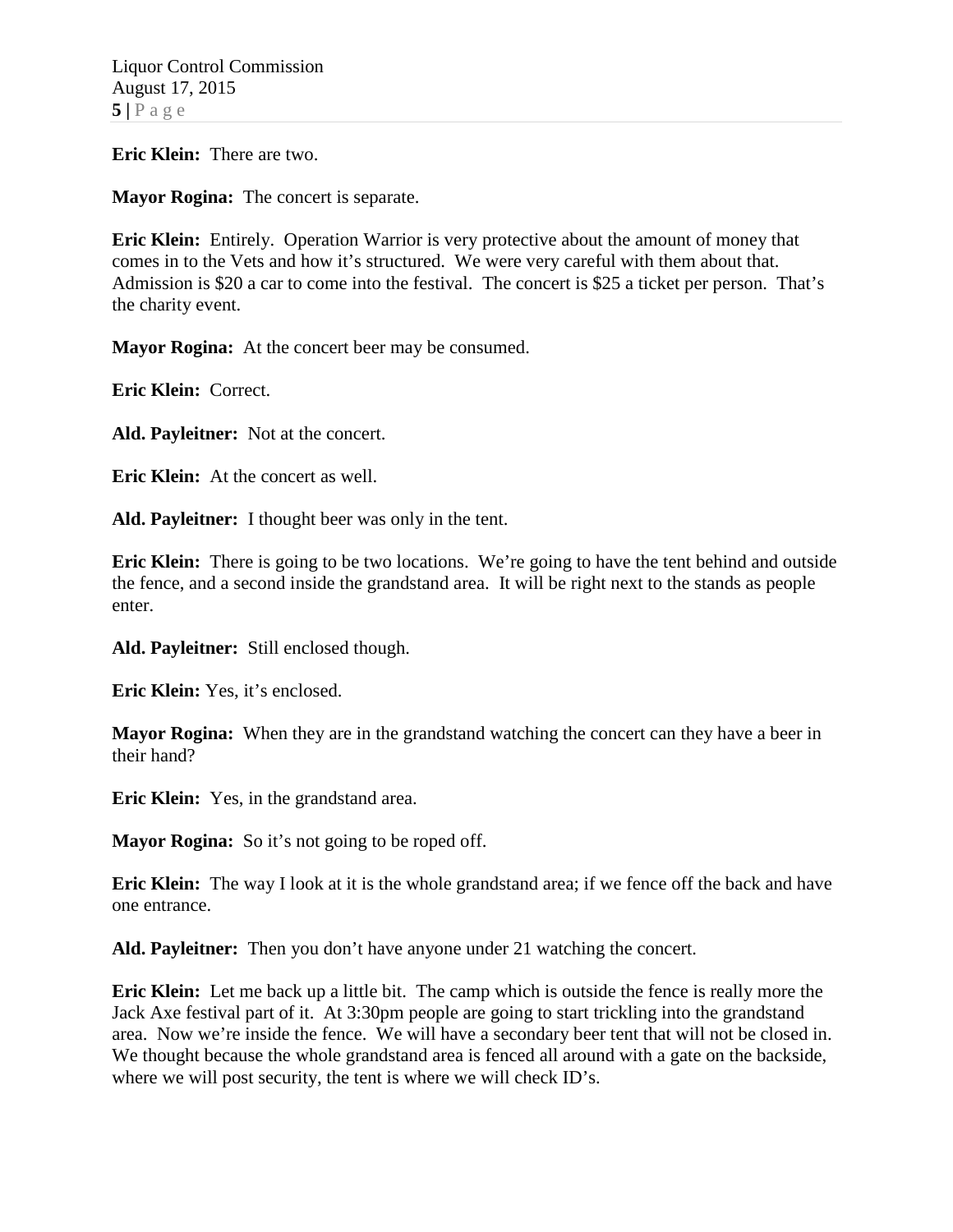**Mayor Rogina:** We have the Kane County Fair, we have the grandstand, is there beer in the stands?

**Chief Keegan:** Yes.

**Mayor Rogina:** There is. The Kane County Fair gets the liquor license from us. That includes a Rodeo, or Demolition Derby and someone is able to go into the grandstand with a beer and drink it while watching under our licensure.

**Ald. Payleitner:** During the fair week only.

**Mayor Rogina:** The same thing is happening here. I was trying to determine whether we're setting new territory or if we're doing something we've done before.

**Eric Klein:** I was under the impression we were not setting new territory.

**Chief Keegan:** There's a vetting process, and I want to make it very clear, the onus is going to be on the liquor license. In this case Alley 64. Anywhere there is consumption in the fairgrounds we have to have an officer that observes the behavior. The vetting, wrist banding, and the credentialing is going to be done by the license holder, Alley 64, if it's going to be a separate location outside of the tent which is what was in the license material. I have to make sure I have an officer that can observe behavior at all times. If we are going to limit it to now two locations I have to make sure to have enough officers to cover.

**Mayor Rogina:** Based upon the application and now with all the conversation; do you have enough officers?

**Eric Klein:** One of the things we were going to do is when we were switching over to the concert is shut down at the camp. There is only going to be one beer tent operating at a time.

**Chuck Amenta:** At 3:30pm the festival tent closes, at 3:30pm, not 3:45pm, 3:30pm shuts it down.

**Eric Klein:** There would be about a 15 minute window where we would shut down one and take about 20 minutes to open the other.

**Chuck Amenta:** There won't be people hanging around in the first tent finishing up their beer and then going into the next tent.

**Eric Klein:** No.

**Ald. Payleitner:** That's on Saturday, what about on Sunday?

**Eric Klein:** Sunday won't be as much of a deal. It's just a five-hour stint.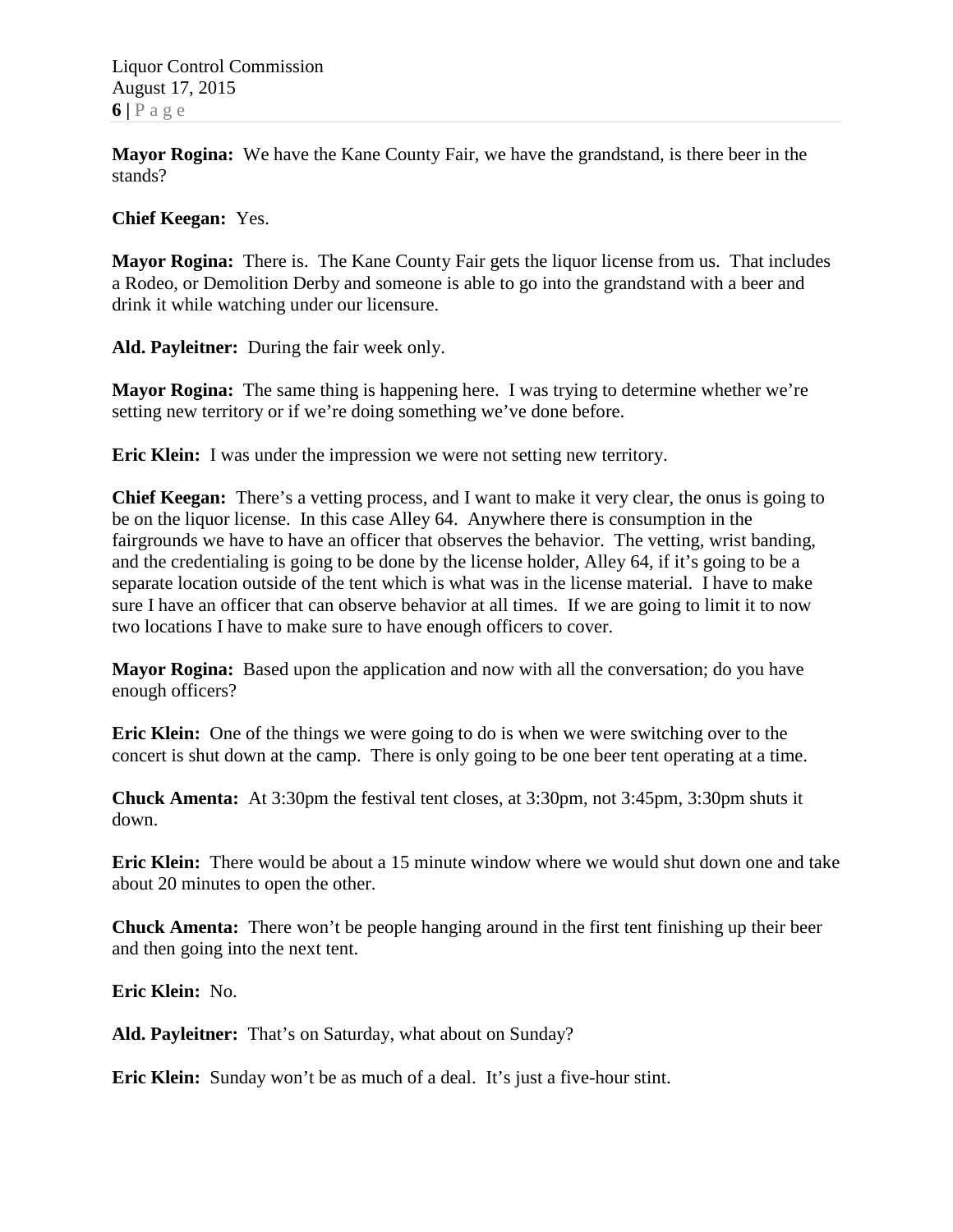**Mayor Rogina:** No concert on Sunday?

**Eric Klein:** No Concert on Sunday.

**Mayor Rogina:** No fundraising on Sunday.

**Eric Klein:** No.

Ald. Lewis: Any competition?

**Eric Klein:** There is in the morning for teams of five people.

**Ald. Lewis:** There won't be a grand prize finale with a competition?

**Eric Klein:** They will be doing it in the camp area close to that.

**Ald. Lewis:** By the tent?

**Eric Klein:** Yes.

**Mayor Rogina:** Liquor on Sunday from 12pm – 5pm.

**Eric Klein:** Yes.

**Chief Keegan:** What is your expected numbers for the Concert on Saturday night? If we move the beer location and co-mingle the crowd in connection with wrist bands, how many people will be expected in the grandstand?

**Eric Klein:** I'm guessing it's going to be hundreds. I can keep track of the competitors but I have no way to really garner that. I'm thinking we could have anywhere from  $200 - 500$  people.

**Chief Keegan:** With your food vendors and alcohol vendors from Alley 64 how many kegs of beer?

**Rick Brown, General Manager, Alley 64**: The process we're talking about is having two locations 12pm – 5pm, shutting down at 5pm, starting the other from 5pm – 12am. We have enough security in place, enough BASSET certified people, managers and supervisors in place to make sure that everybody is going to be wearing a wrist band who actually gets alcohol within the grandstand or not. If they have a wrist band they can consume, if they don't have a wrist band and officers or any of our security sees it they will be questioning that person on the spot. We are covered on that part of it. As far as kegs it depends on the customer consumption. We have a distributor on call and can actually go get more if needed. We are going to probably purchase 30 -35 kegs. They will be on two trailers, six varieties, all kegs, all drafts poured by 2 to 3 people at a time with 3 supervisors walking.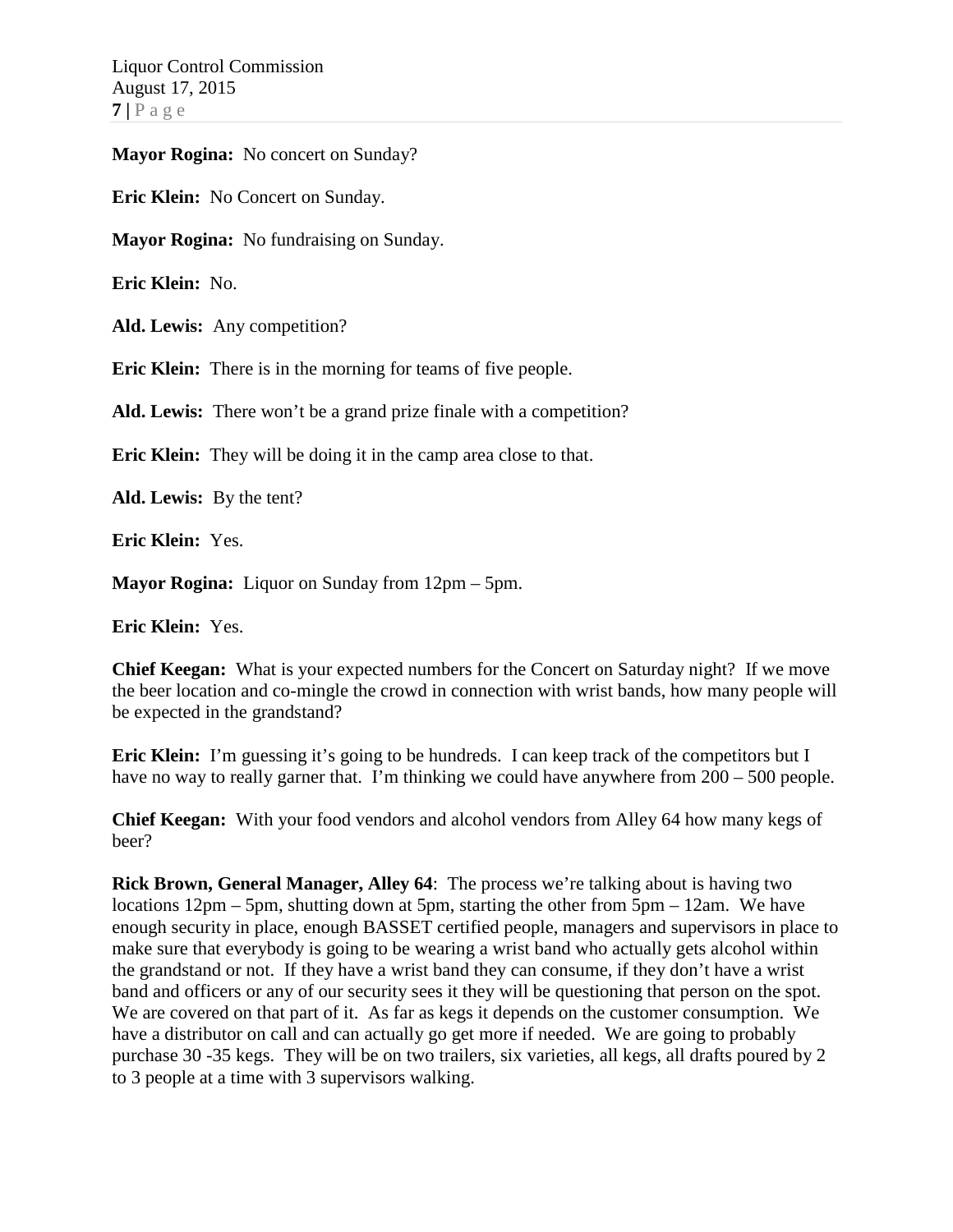**Chief Keegan:** All plastic cups? No glass?

**Rick Brown:** All plastic cups. No glass.

**Chuck Amenta:** You mentioned you had plenty of supervisors. Can you quantify how much security, how many supervisors, and how many bartenders? How many folks will you have on hand to help make sure, outside of the officers, how many people?

**Rick Brown:** It's me, two managers, and a couple more, so five supervisors. As far as bartenders it will vary depending on the customer consumption,  $2 - 3$  people pouring. That might even include us, and we're part of the security license, and as managers we're more apt to look out for that because we're protecting our license.

**Chuck Amenta:** We're looking at potentially 500 people with 7 to 8 Alley 64 supervisors.

**Rick Brown:** It's a controlled area we don't have to worry about the whole fairgrounds. We just want to make sure the person getting the alcoholic beverage has properly been carded, identified as someone who can consume alcohol is 21 and above, and then press on from there.

**Ald. Payleitner:** It's much more manageable when you don't have two open at the same time.

**Rick Brown:** I assure you that is not happening. The people shutting down one are going to open up the other. Once we get people transferred from one location to the next we will go ahead and start again. We work closely with the officer on duty to let them know we're shutting down. We completely lock up one trailer and go to the other. Nobody can pour, nobody can do anything. That's our vision. Alley 64 does no food in this process, just the alcohol process.

**Ald. Lewis:** I found what I was looking for. Item H: Athletic amusements, contests, demonstrations, entertainment, activities, events and exhibitions. The license premise is: Prohibited. Races between persons, it says it right here, baseball, kick boxing, wrestling, handto-hand combat, martial arts, ultimate fighting. We've gone through this before when we had the ultimate fighting and where they can have their license, at what age they are allowed to go in, I'd say this is the same thing. I don't know much about Jack Axe games, but when you do tell me that people are competing by throwing axes it makes me pause a little bit when we're going to have a big festival beer tent and what assurance is there in this final competition that from 12pm – 9pm these final participants haven't enjoyed the party.

**Eric Klein:** We are going to take the top 3 people, and will know who that is before 12pm. We will approach them and let them know that we want them to participate in the championship for the money. However, in order to do that, sorry, you have to miss the party as far as the drinking. If they want the prize money and want to compete, that's what they have to do. As far as the other competitors they will be done before the beer tent is open.

**Ald. Lewis:** Sunday you will have another final competition for the teams.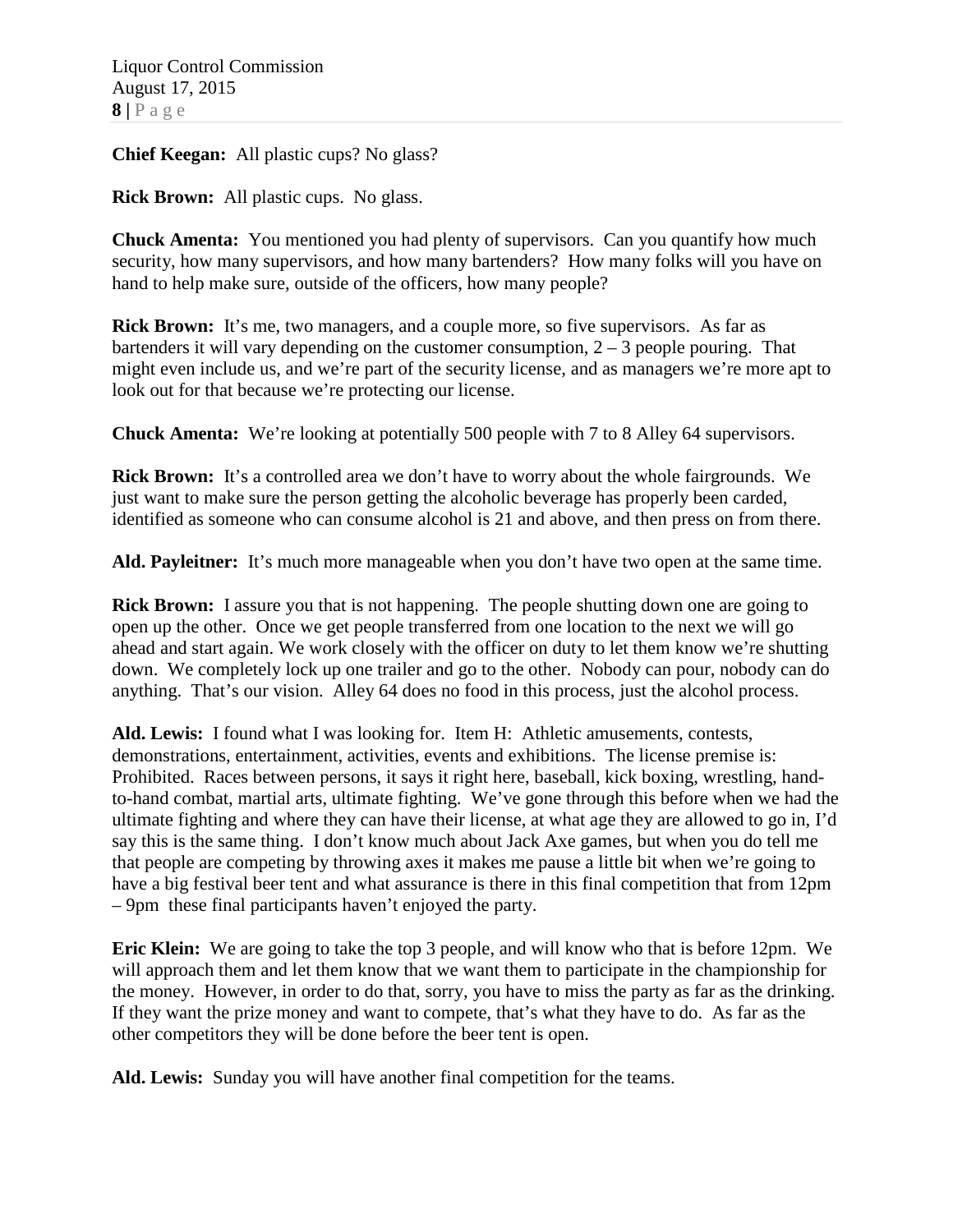**Mayor Rogina:** There has been a recommendation made. We'll see if you could go along with this. I think we would be able to manage a quorum on this. The recommendation, and I tend to support this, otherwise I think we're asking for trouble tonight. I think there are too many unanswered questions and perhaps conflict with our ordinance. We should postpone for a week and have a special City Council meeting next Monday. It's still ahead of your event. Because it's a special Council meeting you would be responsible for the cost. I feel that tonight we're not going to get clarity. If you had a week to work with the Police Department and staff to sort this out and perhaps could get to the end result you're looking for.

**Eric Klein:** When you say we're responsible for the bill what does that mean?

**Mayor Rogina:** \$175.00 per council member.

**Eric Klein:** How many council members will there be?

**Mayor Rogina:** I don't know. All ten could be there due to the fact that there is also a committee meeting that night. We would have a special meeting either prior to or after the committee meeting and there is a good chance all ten would be there.

**Eric Klein:** I don't know. This is making it very difficult for us...

**Mayor Rogina:** The other alternative is this: You could come before the City Council tonight, my suspicion is you will get the same reaction and a lot of the same questions from a larger group.

**Eric Klein:** Help me put a fine point on it, and maybe there are multiple points, but what's really the main issue we're trying to address?

**Mayor Rogina:** Possible conflict with some of our ordinances, lack of clarity as to who's going to be sitting where and at what points in time, concern about minors sitting in the stands.

**Ald. Payleitner:** I also think the on-the-fly nature of this isn't going to sit well with my colleagues up here. If you have that extra week and were able to give us some hard facts.

**Eric Klein:** That doesn't make sense financially. It's \$2,000.00 to get a maybe. We still don't even know if that would fly. Honestly, it's making it difficult to be here and do this. I understand that there are rules here for a reason. I'm a law abiding citizen. I would want to make sure that we're doing it the right way. I think the way we have it set up is, we're not doing it while they are in the process of the competition. I understand some of the points. What is the way to make it work and address those points and make it agreeable?

**Mayor Rogina:** I think this is the smarter approach.

**Eric Klein:** It's a costly approach and we're just getting started. It doesn't help us.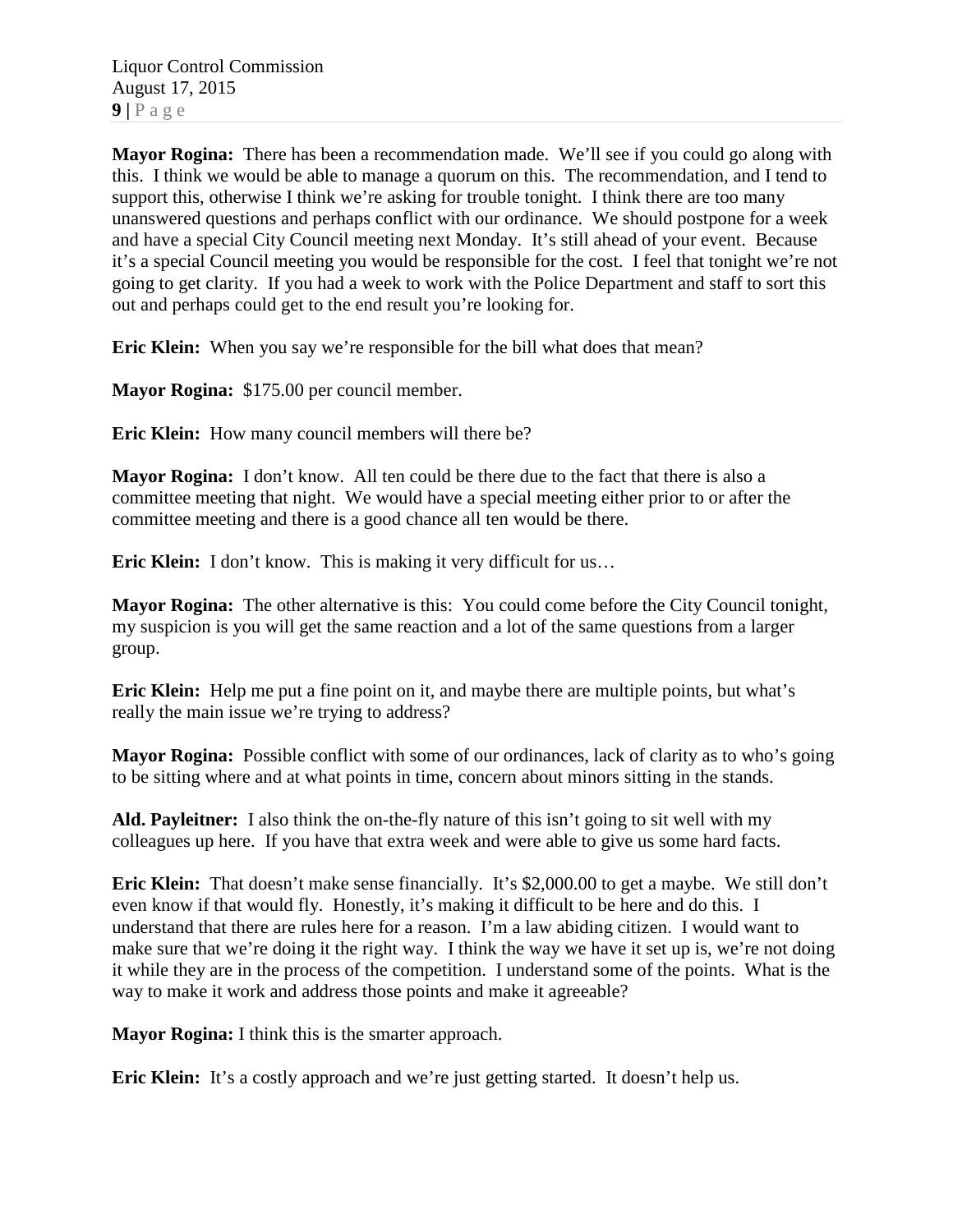Liquor Control Commission August 17, 2015 **10 |** Page

**Mayor Rogina:** You're on the agenda tonight. If you want to come before us tonight as a group we're not going to stop you from doing that.

**Ald. Lewis:** Legal counsel hasn't had time to address some of the issues that have been raised. I don't know if there will be time to do that between now and 7:00pm. That's one of the reasons we request 45 days. I saw an advertisement come across my email on your event that listed all the beer vendors. I hadn't heard anything about it and you're already advertising your beer vendors. What's going on? I'm not so sure that if I hadn't saw that and brought it to our attention that you would have had the permission that you needed. Then you would have been under a serious violation.

**Eric Klein:** No. The City shared with me that we needed to work with local vendors to do this. Once we got there it was out of my hands a little bit. Alley 64 has been gracious enough to work through this with us. I felt powerless trying to work with the City to get this thing done because it wasn't in my ballpark at that point. Tina knows when I was here to address all this stuff and even then I thought we were getting close to the wire.

**Ald. Lewis:** Was that this month?

**Eric Klein:** No, that was a couple months ago.

**Mayor Rogina:** Let me interrupt by saying if you went to Tina a couple months ago that process could have been started and we may have been on the agenda last month as opposed to now. Here's what I recommend, it would be nice to have the Committee's stamp of approval, a motion with no recommendation to give them two choices. If you want to appear tonight, you can come here tonight.

**Eric Klein:** Can I get a couple minutes to talk to some of the folks and find out what better information I can provide for tonight or are you saying that you're not ready for the legal answers to the questions we've raised?

**Ald. Lewis:** I think we need some legal answers.

**Eric Klein:** I'm thinking about other events that are similar, the Spartan Race or the Tough Mutters, Warrior Dashes, things like that. They aren't throwing axes but they're throwing spears and other things that are similar.

**Ald. Lewis:** Is that here in St. Charles?

**Eric Klein:** No. I think that's my point. Maybe they could and would like to be able to do it here year after year. This is where we live. If we can't, then we can't.

**Mayor Rogina:** I'd entertain a motion allowing Eric to present tonight or if he chooses to wait until next week. No recommendation from this Committee. He's on the agenda if he comes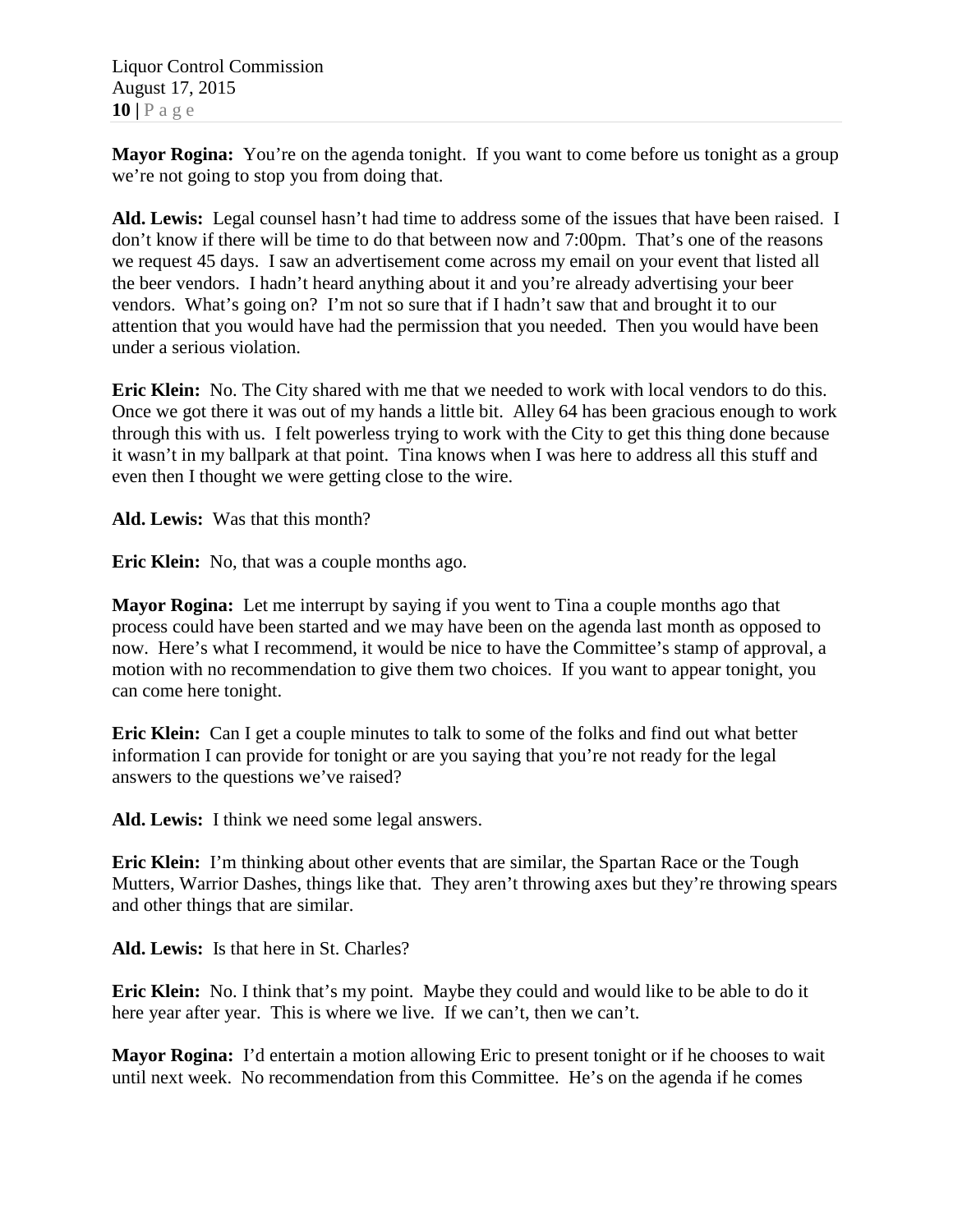tonight before Council perhaps he will present in a bit more succinct manner and make the necessary adjustments.

**Mark Koenen:** I would like to suggest that if we're going to have a special council meeting the information would need to be to the City by noon on Wednesday. We have to publish 48 hours in advance. We have to post it on Friday afternoon.

Motion by Ald. Payleitner, second by Lewis to give Eric Klein the choice to present at the City Council Meeting on August 17, 2015 as scheduled or hold a Special City Council Meeting on August 24, 2015.

**Voice Vote:** Ayes: unanimous, Nays: none. **Motion carried.**

## **6. Discussion on recent "Happy Hour" changes posted by the Illinois Liquor Control Commission regarding Public Act 99-0046 which went into effect on July 15, 2015.**

**Mayor Rogina:** On July 15 the State passed a statute permitting happy hour. Prior to that St. Charles mirrored the state statute which until that date did not permit a happy hour. We agreed at Committee to let the state statute play it's self out and then have a conversation as to whether we want to recommend to Council Committee any changes in the happy hour statute. We can adopt that as it is and take no positon.

**Atty. McGuirk:** The act is in effect. If we do nothing to restrict it beyond what we already have, it's the law. Under Home Rule we can make it more restrictive. If there is anything in here, such as, the amount of hours per week for happy hour, we can make changes to be more restrictive. Not less restrictive.

**Ald. Lewis:** Does the new happy hour regulations apply to temporary or E licenses?

**Attny McGuirk:** I think it would apply to all licenses. Any place where they sell alcohol.

**Ald. Lewis:** If we had a temporary license they could have a happy hour?

**Attny McGuirk:** If it's temporary for a day they aren't going to be able to do that for four hours.

**Mayor Rogina:** We would be recommending to Council Committee. Is there anyone who has any thoughts on the matter?

**Ald. Lewis:** I think we have followed state statute in the past. I'm comfortable with their new regulations.

**Mr. Amenta:** I think if things get out of hand maybe it would be an opportunity to review it, but until that happens let's give it a shot.